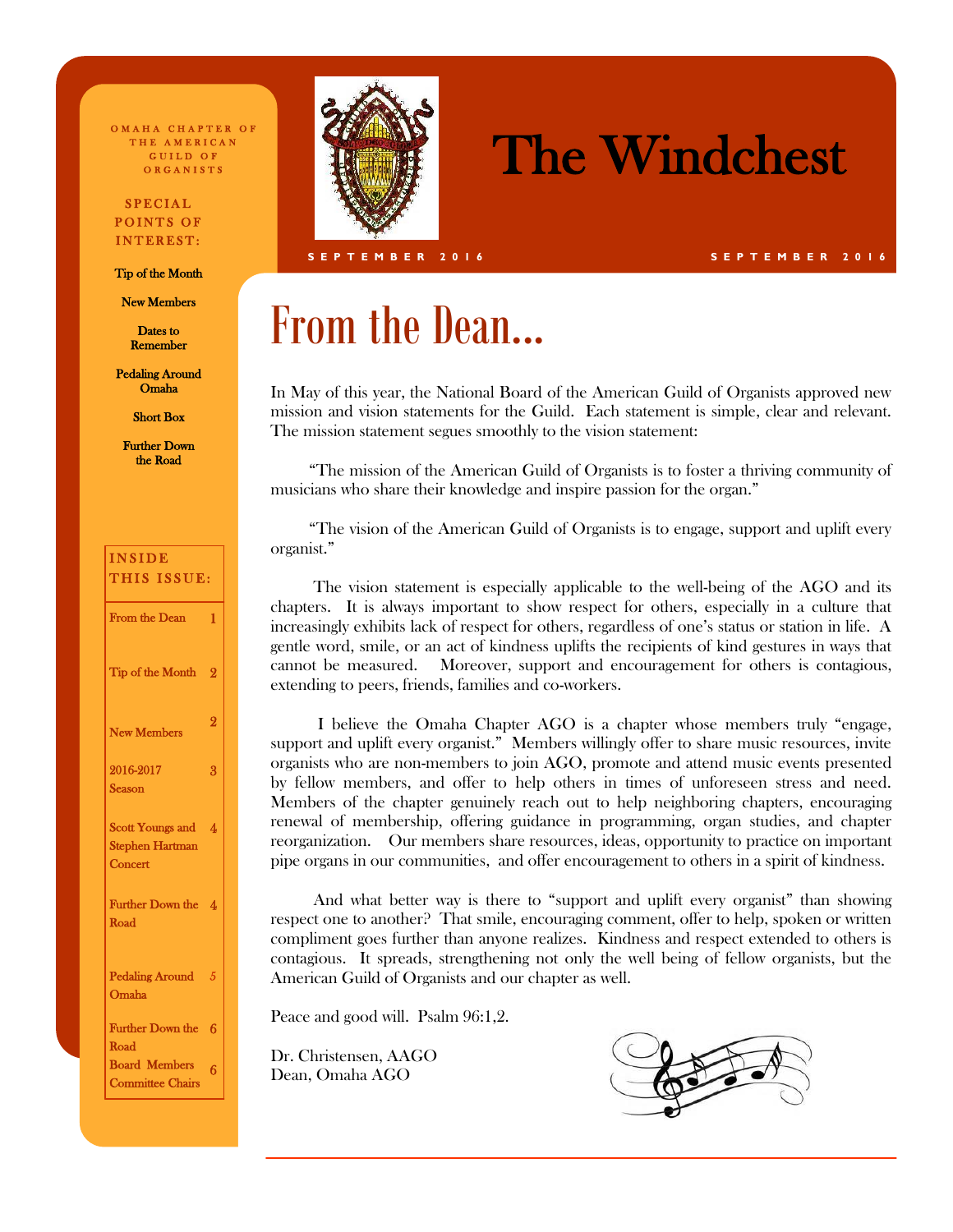#### **P A G E 2**

Tip of the **Month** 



#### New Members

#### Sonja Lundgren



Timothy Frank



#### Tip of the Month

The best advice I have for my colleagues is to index your music library. Mine is indexed in Excel with the following columns (which you can easily modify to your own liking):

- Title
- Composer / Arranger
- Collection (name of the book, if applicable)
- Use (i.e., Advent, Lent, communion, etc.)
- Date Last Used (if applicable)
- Hymntune (if applicable)
- Style (I devised a one letter code, e.g., M=Majestic, C=Contemplative, F=Festive, etc.)

The entries can be sorted numerous ways. For example, when planning for Advent, I will pull up only the Advent entries and then sort them by the date last used to find appropriate selections for each Sunday. Although the data entry takes time, it will save you countless hours in music planning and help you fully utilize your music library. Ann Spangler

#### Welcome NEW AGO Members!!

#### Sonja Lundgren

One of our new members joined our Chapter last year. Sonja Lundgren came to Omaha from San Diego, where she was organist/pianist at Graham Memorial Presbyterian Church in Coronado. She received her musical training with Philip Hahn (UNI) and Karel Paukert at Northwestern, and studied with Allison Ludecke in San Diego. She has both her BA and MM degrees. She is enjoying being near her daughter & family here in Omaha and her two sons here in the Midwest. Sonja currently teaches some string and piano students, and is an accompanist for a local school. She also enjoys being a part of the Bell Choir at All Saints Episcopal Church.

#### Rev. Timothy Frank

Timothy Frank is the new Associate Pastor at St. Paul's Evangelical Lutheran Church in Council Bluffs. Pastor Frank was born and raised in Minnesota and began music studies at the age of 7. In 2003 he began his studies at Bethany Lutheran Collage in Mankato, MN and graduated in 2007 with a major in church music and a minor in religious studies. In 2011 Pastor Frank received his M. Div. and was ordained and installed as Pastor of St. Paul and Immanuel Lutheran Churches in Charter Oak and St. Luke Lutheran Church in Ricketts, Iowa. In September of 2014, he completed a Masters Degree in Church Music from Concordia University Wisconsin, where he studied with Dr. John Behnke. He and his wife Sandra have been blessed with three boys: Samuel (5), Jonathan (3), and Daniel (1). Pastor Frank was installed at St. Paul's, Council Bluffs on June 27<sup>th</sup>.

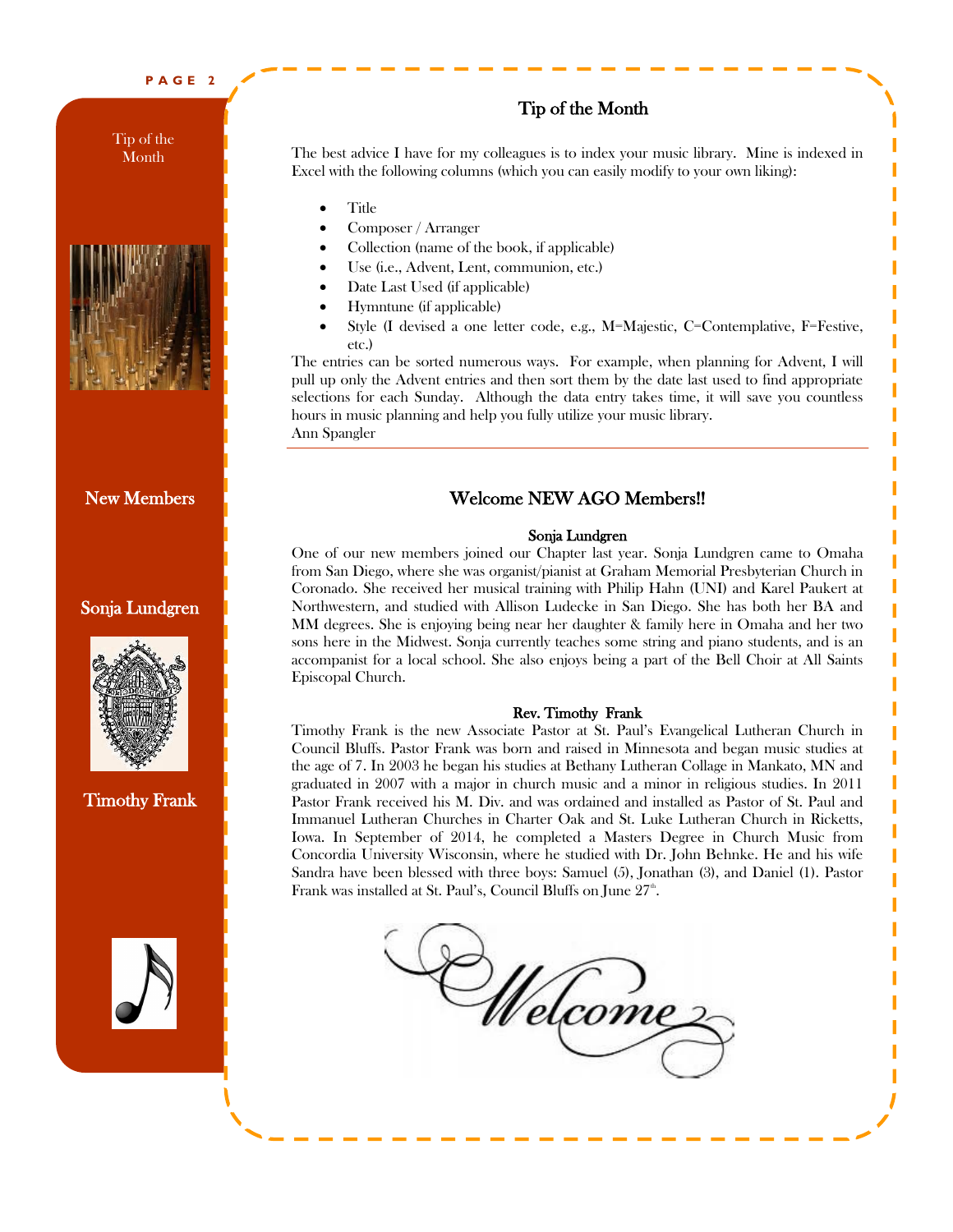# 2016-2017 AGO Season

#### **AGO SEASON KICK-OFF**

**SUNDAY, AUGUST 28, 2016 at 5:00 – 7:30 p.m.** AGO Certification. Joyce Shupe Kull (Dinner followed by meeting and program) St. Paul's Lutheran Church 170 Nicholas Street, Council Bluffs Host: J Gordon Christensen

#### **ORGAN/HARP**

#### **SUNDAY, SEPTEMBER 25, 2016 at 3:00 pm**

Sowerby Harp/Organ Concerto St. Paul Methodist Church 5410 Corby, Omaha Hosts: Jerry Brabec and Michael McCabe co-sponsors are Harp Society and Cathedral Arts Project

#### **ADVENT/CHRISTMAS ON TWO**

**SOUTH OMAHA TREASURED ORGANS: MONDAY, OCTOBER 17, 2016 Casavant organ at St. Peter and Paul at 6:30 - 7:30 p.m.** (Program and appetizer) 5912 South 36th Street Omaha **Wilhelm organ at St. Mary's on Monday at 7:30 - 8:30 p.m.** (Program and sweet) 3529 Q St, Omaha Hosts: Mayumi Naramura and LeAnn Stoltenberg

#### **CATHERINE RODLAND ORGAN RECITAL SUNDAY, NOVEMBER 6, at 3:00 p.m.**

Kountze Memorial Lutheran Church 2650 Farnam Street, Omaha Host: Mark Jones. AGO host, Jean Johnson Reception following

**RIVER CITY, AGO CHRISTMAS SOCIAL SUNDAY, DECEMBER 11, at 3:00 p.m.** Program & potluck with the RCTOS (RIVER CITY THEATRE ORGAN SOCIETY)

Robert Markworth residence 13535 N 73rd Plaza Omaha Host: Robert Markworth. AGO host, Greg Johnson



T

#### **PETER LATONA, ORGAN RECITAL/ WORKSHOP FRIDAY AND SATURDAY, JANUARY 20 – 21**

**RECITAL FRIDAY, JANUARY 20, at 7:30 p.m.**  Saint Cecilia Cathedral 701 North 40th Street, Omaha **WORKHOP, SATURDAY JANUARY 21 , at 9:00 am- noon Mid-Winter Church Music Workshop** Saint Cecilia Institute, Msgr. Graham Building, Room 201 3900 Webster Street, Omaha Co-sponsors are Cathedral Arts Project and the Archdiocese of Omaha Host: Marie Rubis Bauer

#### **YOUNG ORGANISTS RECITAL SATURDAY, FEBRUARY 18th at 2:00 p.m.**  Morning Star Lutheran Church 331 S 85th Ave, Omaha

Host: Bev McCollum.

#### **SACRED SOUND – A documentary about RSCM ( ROYAL SCHOOL OF CHURCH MUSIC) GIRLS' CHOIR CAMP**

**MONDAY, MARCH 6, at 6:30 p.m.** 

With Robin Arcus, producer and director The Cathedral Cultural Center O'Donnell Lecture Hall 3900 Webster Street, Omaha Members and Guests invited to this choral program Host: Marie Rubis Bauer

#### **THE ORGAN IN JEWISH REFORMED WORSHIP. Intro to Tri-faith Initiative MONDAY, APRIL 24, at 6:30 p.m.**

**With Wendy Shermet, Cantor, presenter** Temple Israel 13111 Sterling Ridge Drive, Omaha Host: Julie Sandene

#### **CLOSING DINNER and MEMBER CERTIFICATION PARTICIPANTS/ RECITAL MONDAY, MAY 22, at 6:00**

Dundee Presbyterian Church 5312 Underwood Avenue, Omaha Hosts: Dr. Wayne Kalstrom J. Gordon Christensen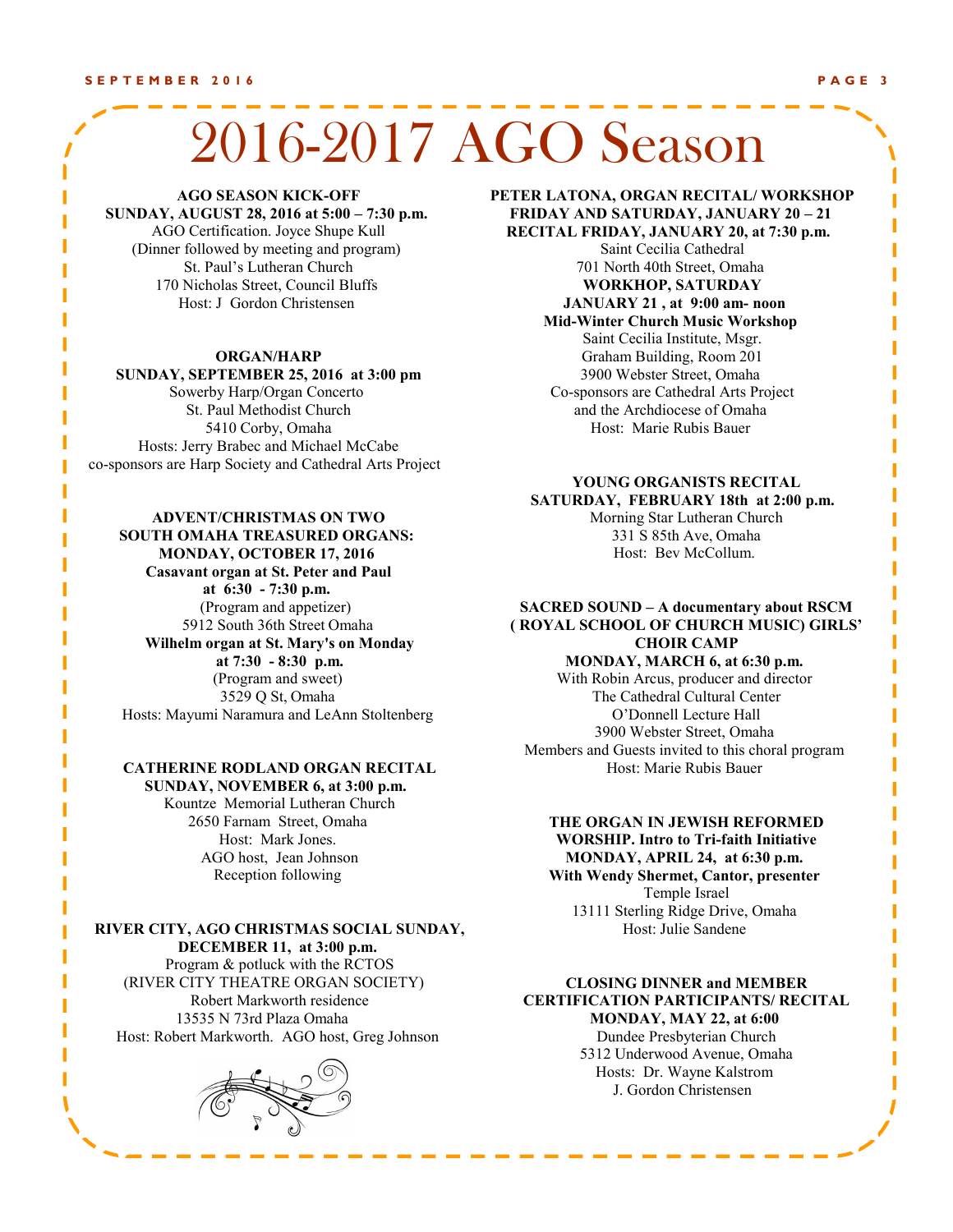#### Scott Youngs and Stephen Hartman in Concert! Sunday, September 25 - 3:00 p.m. St. Paul United Methodist Church

The Omaha Chapter of AGO is pleased to announce the appearance of Scott Youngs and Stephen Hartman in a concert of music for organ and harp at 3:00 p.m. Sunday, September 25 in the Sanctuary of St. Paul United Methodist Church, Omaha, at  $54^{\circ}$  & NW Radial. This dynamic musical duo is being co-sponsored by AGO/O, the Cathedral Arts Project, the Omaha Harp Society, and the St. Paul Music Ministry. The Sunday afternoon event is free and open to the public.

Scott Alan Youngs, organ, is Director of Music for All Saints' Episcopal Church, conducts the Chamber Choir, the Senior Choir, the Women's Chant Choir, and the Boy and Girl Choristers of the Day School, as well as being the principal organist. As a pianist and organist, he has appeared in recital throughout Western Europe, the United States, and South America. As choral conductor, he has toured with his choirs in England, Wales, Ireland, Italy and Russia. His choirs have recorded nine CDs and his Choristers have completed five CDs. Scott is also the Artistic Director of the Arizona Bach Festival, a 501(c)3 whose mission is to inspire, educate, preserve, and elevate the appreciation of Bach as a transcendent force, through the highest caliber of performances.

**Stephen Hartman**, harp, served as principal harpist to the Elgin Symphony 1988-2013. He performed with most of the major ensembles in the Chicago area, including the Chicago Symphony Orchestra (at home and internationally), the Chicago Opera Theater, Joffrey Ballet, St. Charles Singers, the Milwaukee and Phoenix Symphonies, the William Ferris Chorale, Rembrandt Chamber Players, and, with great fun, the Warner Brothers Symphony's national tour accompanying Bugs Bunny and Elmer Fudd! His Ravina Festival Orchestra appearances included work with Tony Bennett, Ray Charles & Stephen Sondheim, as well as national tours with Johnny Mathis. Schooled at Interlochen Arts Academy and Indiana University, he has served on the faculties of DePaul and North Park Universities as instructor of harp. Stephen currently serves as a studio instructor and adjunct faculty at Arizona State University.

### **Reuter Opus 1190, 1957; EP III/37**

#### **Great**

16 Lieblich Gedeckt 8 Principal 8 Spitzflőte 4 Octave 4 Flute Harmonique 2 Doublette III Rk Fourniture Great to Great 16 & 4 Great Unison Off

#### Swell

| 8              | Gedeckt                 |  |
|----------------|-------------------------|--|
| 8              | Viola                   |  |
| 8              | Viola Celeste           |  |
| 4              | Principal               |  |
| 4              | Spillflőte              |  |
| $\overline{2}$ | Flachflute              |  |
|                | <b>III Rk Plein Jeu</b> |  |
| 16             | Basson                  |  |
| 8              | Oboe                    |  |
| 8              | Vox Humana              |  |
| 8              | Trompette               |  |
| 4              | Clarion                 |  |
|                | Swell to Swell 16 & 4   |  |
|                | Swell Unison Off        |  |
| Tremulant      |                         |  |
|                |                         |  |

#### Choir

| 8                        | Diapason          |  |
|--------------------------|-------------------|--|
| 8                        | Rohrflute         |  |
| 8                        | Erzahler          |  |
| 8                        | Erzahler Celeste  |  |
| $\overline{4}$           | Nachthorn         |  |
| $2^{\frac{3}{2}}$        | Nazard            |  |
| $\overline{2}$           | <b>Blockflőte</b> |  |
| $1^{3/5}$                | <b>Tierce</b>     |  |
| 1 <sup>1/3</sup>         | Larigot           |  |
| 8                        | Clarinet          |  |
| Choir to Choir $16 \& 4$ |                   |  |
| Choir Unison Off         |                   |  |
| Tremulant                |                   |  |
|                          |                   |  |

#### Pedal

| 32             | Untersatz                  |
|----------------|----------------------------|
| 16             | Principal                  |
| 16             | Bourdon                    |
| 16             | Lieblich Gedeckt           |
| 8              | Principal                  |
| 8              | <b>Open Flute</b>          |
| 8              | Lieblich Gedeckt           |
| 5 <sup>5</sup> | Principal 12 <sup>th</sup> |
| $\overline{4}$ | Principal                  |
| 4              | Open Flute                 |
| 16             | Bombarde                   |
| 16             | Bassoon                    |
| 8              | Trompette                  |
| 4              | Clarion                    |
|                |                            |

#### Tablature

Great to Pedal 8 & 4 Swell to Pedal 8 & 4 Choir to Pedal 8 & 4 Swell to Great 16, 8 & 4 Choir to Great 16, 8 & 4 Swell to Choir 16, 8 & 4 Choir to Great 16, 8 & 4 Great to Choir 8

Multi-level Combination 10 Generals 5 Manual Generals

The Reuter Organ Company is located in Lawrence, Kansas, and operated for over 80 years from its original location in the city's central business district. In 2001, Reuter built a new 78,000-square-foot corporate facility in northwest Lawrence. Designed expressly for building pipe organs, the current complex allows historic traditions of instrument making to continue in a modern, efficient setting.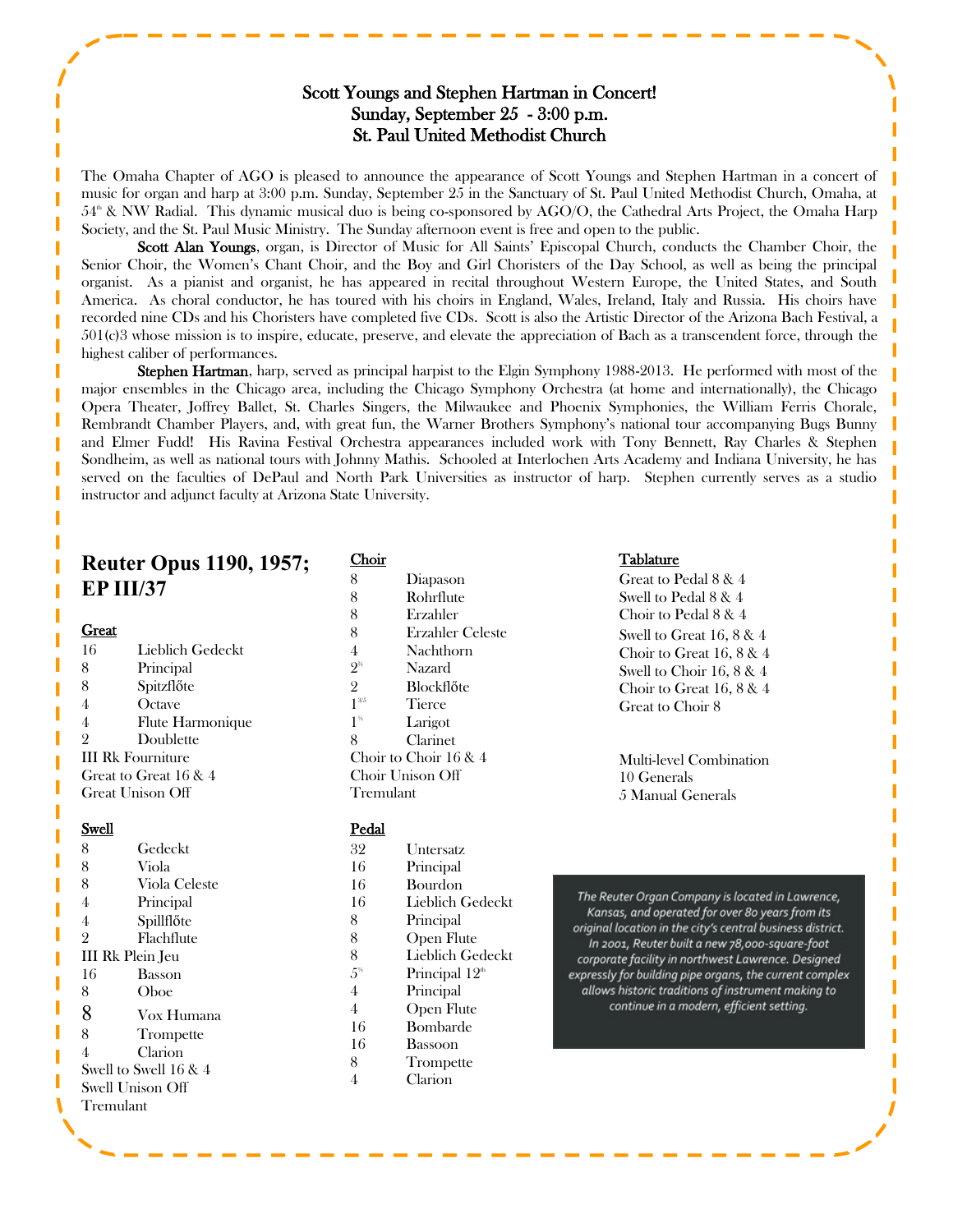## Pedaling around Omaha

#### From the July 13th AGO board meeting.

Dr. Christensen brought a cake to celebrate the July birthdays of Marie Rubis Bauer, Jean Johnson, Julie Sandene and Claire Eason. The board was completing the calendar of meetings and events for the 2016-2017 season. The cake was decorated with a line drawing of Franck's organ at Sainte-Clotide.

Pictured are: Jean, Claire and Julie.



Sinai Lutheran Church announces the following dedicatory events for the new Juget-Sinclair organ, Op. 46:

Recital, Claire Bushong, November 13 Dedication of the organ (at Sinai Lutheran Church's 125th anniversary service), December 11 Hymn festival with David Schack and Paul Westermeyer,February 19 Recital, Michael Bauer, April 30 All events are at 3:00 p.m. Sinai Lutheran Church is located at 950 E. 8th St. in Fremont.

The pipe organ that was formerly at Sinai Lutheran in Fremont has found a new home in Minnesota in the home congregation of Marie Rubis Bauer. The organ was dedicated August 7 and was also used for the memorial services for her mother, on August 15.

Our condolences to Marie and her family.



#### TO BE ANNOUNCED BY OMAHA AGO

October 9 - Organ Recital by Dr. Wayne Kallstrom Strauss Performing Arts Center

> November 13 - Organ Recital, Mount Sinai Lutheran Church, Fremont

February 19 - Hymn Festival, David Schack, Mount Sinai Lutheran Church, Fremont

March 19 - All-Bach Organ Recital, Marie Rubis Bauer, St, Cecilia Cathedral, Omaha

#### The family of Samuel J "Sam" Fredrickson Acknowledges with grateful appreciation your kind expression of sympathy

Dear Dr. C and Omaha Chapter AGO,

Sarah and Mark and I wish to thank you for the memorial gifts to All Saints Youth Group in memory of Sam. The Youth Group goes on a mission trip every spring and will be very appreciative of the gift to help with expenses. Much thanks also for the many cards, e-mails and attendance at the funeral. Your prayers have been much appreciated.